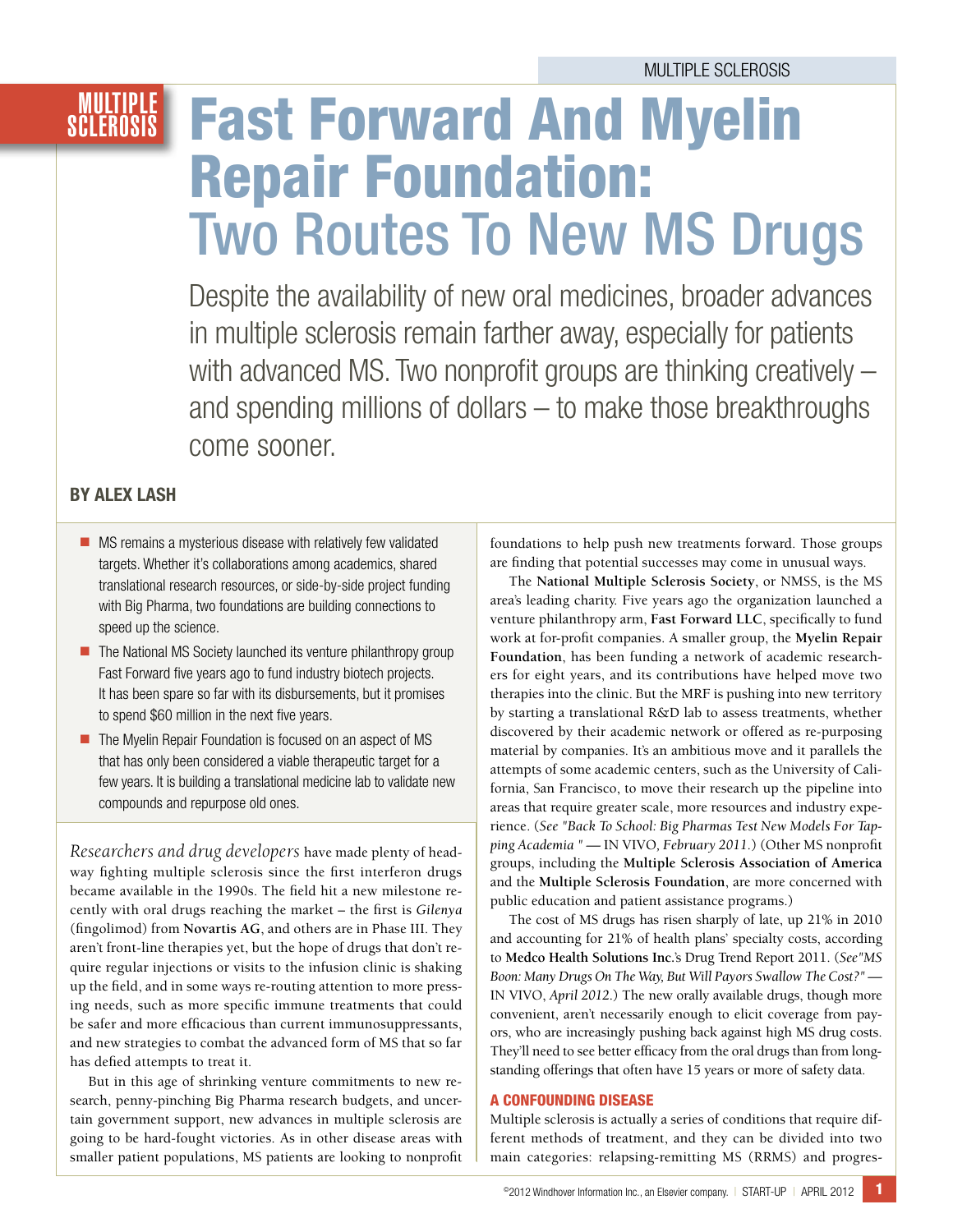#### Multiple Sclerosis

sive MS. Most patients start with the relapsing-remitting form, in which their symptoms flare up then go into remission with partial or complete – but temporary – recovery. The progressive version steadily worsens, with or without relapses. Symptoms vary based on the areas of the nervous system incurring damage, as the immune system attacks the body's own nerve sheaths, made from myelin. RRMS usually tips over into progressive MS, but a small percentage of MS patients don't have any transition; their disease starts right in with the progressive form.

Why the immune system mis-recognizes myelin as a pathogen is still unknown, and the murky biology is a main reason for the challenges in target validation. But it's possible that these two modes of disease are from distinct phases: the inflammation from the autoimmune response, and the acute damage to the myelin and underlying nerve fibers. Many drugs beat back the immune system in rather broad fashion to treat RRMS, and their efficacy shrinking lesions in patients' myelin can be measured with MRI. There are also a few drugs approved to treat secondary symptoms that the disease causes, such as nerve pain, incontinence, and spasticity. But nothing so far has worked against progressive MS, in which the nervous system continues to degenerate even though the lesions are no longer apparent.

One problem facing researchers who are looking for agents that restore function or protect the brain from damage is carving out new clinical measurements. "In RRMS and the agents used to treat it, there's a well-defined pathway," such as measuring the number of relapses a year, says Tim Coetzee, PhD, the president of NMSS' Fast Forward. "But when you're thinking about restorative therapy, we're not sure of the measures the regulators will accept as clinically meaningful. We're in early stages of having to think about that. It's unlikely that simply putting patients in an MRI will be satisfactory. So far, regulators haven't accepted imaging as surrogate markers for clinical meaningfulness."

Clinical trial design is one of the areas in which Fast Forward is investing. Even though it's working with early-stage companies and MS programs, Coetzee says that "cost containment is a concern. The assets we're working on are so early stage no one's tried to monetize them yet. It nags at us, though, that we need to be vigilant about the cost implications of agents being developed."

One strategy for reducing overall MS costs is to develop alternative trial designs beyond the widely used Expanded Disability Status Scale (EDSS), developed 60 years ago and updated in the 1980s, according to the NMSS. "MS trials are among the most expensive out there, which speaks to the variability of the disease and the need for more biomarkers," says Coetzee. "EDSS doesn't have subtle sensitivity. It needs a larger number of patients to see an effect. If one could develop alternative designs and measures, you could, after the acceptance of regulatory authorities, potentially see a reduction in the costs of trials."

#### The Fast Forward Model

Financially speaking, Fast Forward has gotten off to a slow start, having distributed in five years just under \$5 million of its own cash. Its original goal was to deploy \$60 million by the end of 2012; Coetzee says the recession slowed its progress. The new goal is to distribute the rest of the \$60 million in the next five years.

Fast Forward has also reconsidered its financial demands. At first the group was open to taking warrants of its grantees' equity, but it has stopped because holding warrants on its balance sheet required annual estimation of the warrants' fair market value. For private companies, it was too much time and effort and Fast Forward didn't want to pay outside valuation consultants, says Coetzee. Instead, they ask for royalties based on milestones and cap them at a modest return of three to five times cash back in a typical deal, which is structured as a sponsored research agreement..

A small slice of Fast Forward's funding is coupled with much larger sums from **EMD Serono**, a US division of **Merck Serono SA**, which markets *Rebif* (interferon-beta 1a). In two rounds of joint funding, the partners have committed \$2.4 million, most of it from EMD Serono, to seven projects – four at for-profit companies. They have just released a request for proposals for a third round, which will have a translational focus. In this round, projects must have potential to lead to drug candidates that either target certain B-cell lineages or "orphaned" G-protein coupled receptors (orphaned, because, so far, they don't have ligands identified to help elucidate them as drug targets). (*See* "A More Integrated Approach To Looking At GPCR Signaling" — *START-UP,* October 2011.) Funding per project is relatively small, up to \$500,000. EMD Serono has the right to first negotiation of a license if the program hits certain milestones. As with previous rounds, one-fifth to one-tenth of the cash would come from Fast Forward, and it would expect a 4x return.

To succeed, Fast Forward needs to fund projects that ultimately land with a big drug firm with resources to carry them through late-stage trials. So far, one Fast Forward-funded company has subsequently struck a licensing deal: Belgian firm **Apitope International NV**'s **Apitope Technology (Bristol) Ltd.** subsidiary, which is developing a synthetic peptide that aims to promote immune system tolerance of myelin. Merck Serono is the licensee and in early 2009 agreed to pay up to \$204 million total when the program was preclinical. Specifics weren't disclosed. It has since completed a small Phase I trial in patients with secondary progressive MS. (Apitope was not funded through the FF-EMD program.)

The other eight firms that have received money through the general fund so far are **Amplimmune Inc.**, **Athersys Inc.**, **Axxam SRL**, **CanBex Therapeutics Ltd.**, **Concert Pharmaceuticals Inc.**, **FivePrime Therapeutics Inc.**, **LineaGen Inc.**, and **Provid Pharmaceuticals Inc.** It has funded for for-profits through the collaborative fund with EMD. (*See Exhibit 1*.)

For San Francisco-based FivePrime, an antibody discovery and development firm, FF pledged \$1 million to help test a promising immunology-focused candidate against MS. The compound FPA-008 neutralizes the effects of the cytokines interleukin-34 (IL-34), which FivePrime discovered, and colony stimulating factor 1 (CSF-1), both of which could be expressed in MS lesions and drive the destructiveness of the disease. These cytokines regulate the innate immune system, which many researchers feel is responsible for the progressive form of MS. To test the theory using human samples, FivePrime plans to identify and stratify MS patient populations who express various levels of the targets. Fast Forward has been helpful not just with cash but with outreach to academic labs and clinical researchers. "This is a new area, and selecting the right patient populations has been challenging," says FivePrime Vice President, biology, Brian Wong MD, PhD. "We need a lot of pioneering work just to find validated patient tissue."

The same holds true for mouse models in progressive MS; to augment its own efforts, FivePrime found models in their backyard at UCSF. FF's award covers preclinical work, so if FivePrime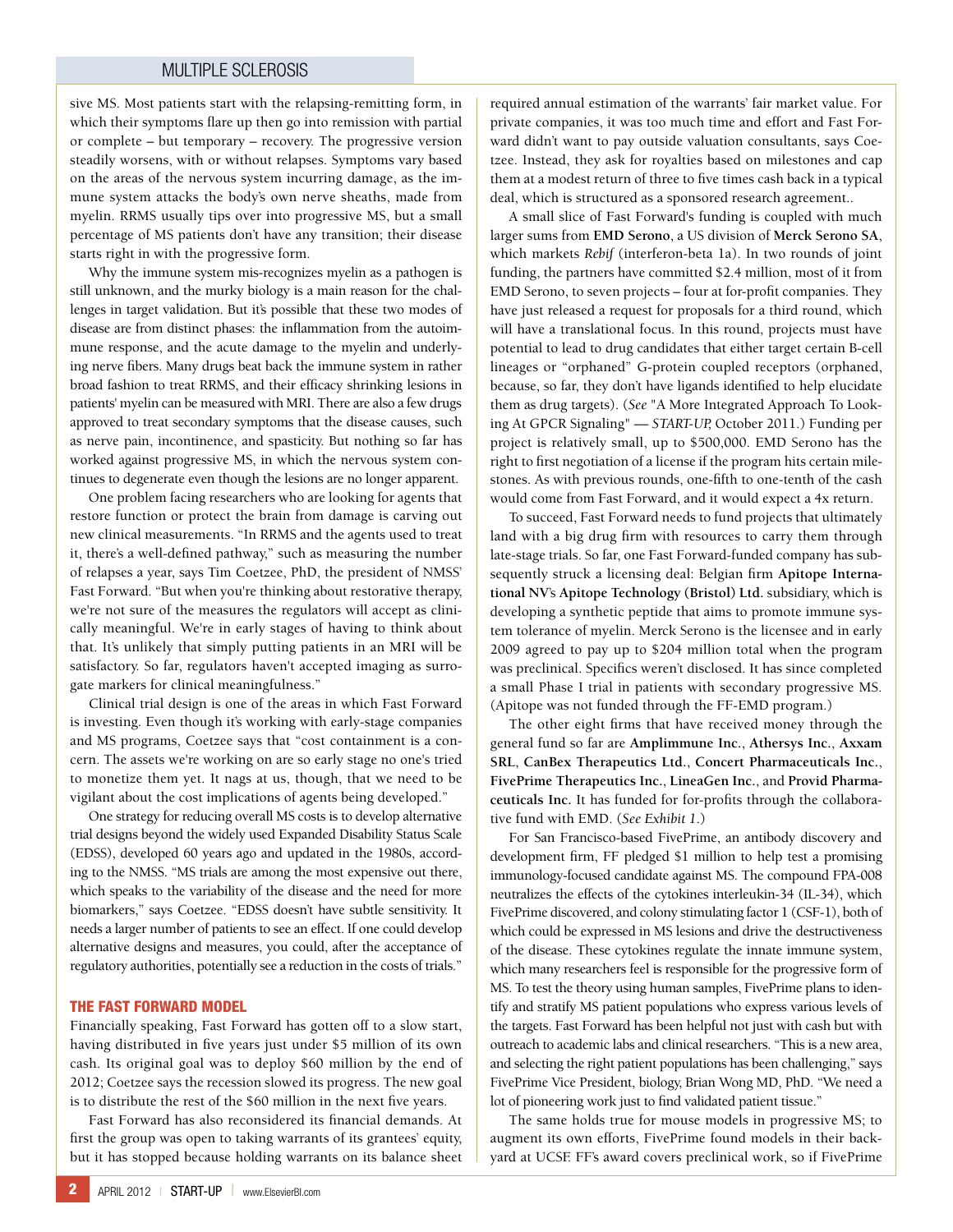#### Exhibit 1

#### Fighting MS One Biotech At A Time: The Fast Forward Portfolio

| <b>COMPANY NAME</b>            | <b>PROJECT DESCRIPTION</b>                                                                                          | <b>AMOUNT GRANTED</b>                                                                    | <b>FUND SOURCE</b>                             |
|--------------------------------|---------------------------------------------------------------------------------------------------------------------|------------------------------------------------------------------------------------------|------------------------------------------------|
| Amplimmune                     | Preclinical development of recombinant fusion protein to<br>target the inflammatory response in MS                  | \$500,000                                                                                | General Fund                                   |
| Apitope                        | Design and conduct of Phase IIb trial of lead compound in<br>relapsing and secondary progressive MS                 | \$1 million                                                                              | <b>General Fund</b>                            |
| Athersys                       | Preclinical animal studies of MultiStem adult stem cell<br>therapy for progressive MS                               | \$640,000                                                                                | General Fund                                   |
| Axxam                          | 1) Preclinical validation of a small molecule immune therapy                                                        | 1) \$470,000 (joint funding<br>with the Juvenile Diabetes<br><b>Research Foundation)</b> | 1) General Fund                                |
|                                | 2) Development of small molecules to prevent axonal injury                                                          |                                                                                          | 2) EMD Serono<br><b>Collaborative Fund</b>     |
|                                |                                                                                                                     | 2) \$431,000                                                                             |                                                |
| <b>CanBex Therapeutics</b>     | Accelerate testing of anti-spasticity small molecule                                                                | £242,500 (\$386,000)                                                                     | General Fund                                   |
| Centrion                       | Preclinical studies of compounds related to lamotrigine, an<br>approved epilepsy therapy, as neuroprotective agents | \$275,000                                                                                | <b>EMD Serono</b><br><b>Collaborative Fund</b> |
| CognoSci                       | Preclinical efficacy testing of COG112 to promote myelin repair                                                     | \$330,000                                                                                | <b>EMD Serono</b><br><b>Collaborative Fund</b> |
| <b>Concert Pharmaceuticals</b> | Preclinical work on a modified version of benzodiazepine<br>for treating spasticity and neuropathic pain            | \$750,000                                                                                | General fund                                   |
| <b>FivePrime Therapeutics</b>  | Preclinical testing of a biologic to target specific cells of<br>the innate immune system                           | \$1 million                                                                              | General fund                                   |
| Innate Therapeutics            | Phase IIa trial in patients with progressive MS using MIS416,<br>an agent derived from bacteria                     | \$550,000                                                                                | <b>EMD Serono</b><br><b>Collaborative Fund</b> |
| LineaGen                       | MS biomarker studies                                                                                                | \$622,000                                                                                | General fund                                   |
| <b>Provid Pharmaceuticals</b>  | Development of animal model and preclinical work on lead<br>compound                                                | \$310,000                                                                                | General fund                                   |

SOURCE: National Multiple Sclerosis Society

decides to take the compound into the clinic for MS, it will have to find more funding.

Coetzee says FF won't hamstring a company if the money earmarked for its return is better plowed back into operations at a crucial juncture of the company's life: "If a program stops because we've recouped an investment, it's suboptimal."

Much of the \$60 million it aims to spend in the next five years will likely go to biotechs with limited budgets that would otherwise set their sights on larger autoimmune indications. "Without Fast Forward we'd be going into lupus, rheumatoid arthritis, or something else," says Amplimmune CEO Michael Richman. "They have become important conduits in the translational process."

#### **MYELIN REPAIR IN TRANSLATION**

As Fast Forward pushes for translational programs, its smaller cousin is gearing up its own. After nearly a decade funding academics to understand the underlying biology of myelin repair, The Myelin Repair Foundation is opening a laboratory near its Saratoga, CA headquarters in Silicon Valley that it hopes will serve as a hub for myelin repair research: taking in compounds from academics, biotechs and Big Pharma, running them through a battery of assays, some of which MRF has helped develop, and moving the promising candidates out into the clinic – or back to the clinic, as the case may be. (*See Exhibit 2*.) "The emphasis is on already-marketed drugs," says VP of drug discovery Jay Tung, PhD, a 20-year industry veteran who was most recently with **Elan Corp. PLC**. "We can maybe play leapfrog if we can reposition a target or, even better, a compound."

It will require cash. MRF founder and President Scott Johnson, himself diagnosed with MS in 1976, likes to think of his foundation as a scrappy biotech. He wants to raise \$80 million over the next six or seven years, roughly double what they've raised in their first seven years (of which they have spent \$35 million). "Just like any other biotech start-up, we expect our run rate to increase," says Johnson.

Two programs have reached the clinic helped by MRF funds. One is an adult stem cell therapy developed by one of its key academic collaborators at **Case Western Reserve University** in Cleveland. The Phase I trial at the **Cleveland Clinic** is sponsored by the **National Institutes of Health** and the **US Department of Defense**. MRF is not funding it.

The second program doesn't quite fit the definition of myelin repair. It uses a patient's own peripheral blood leukocytes, which are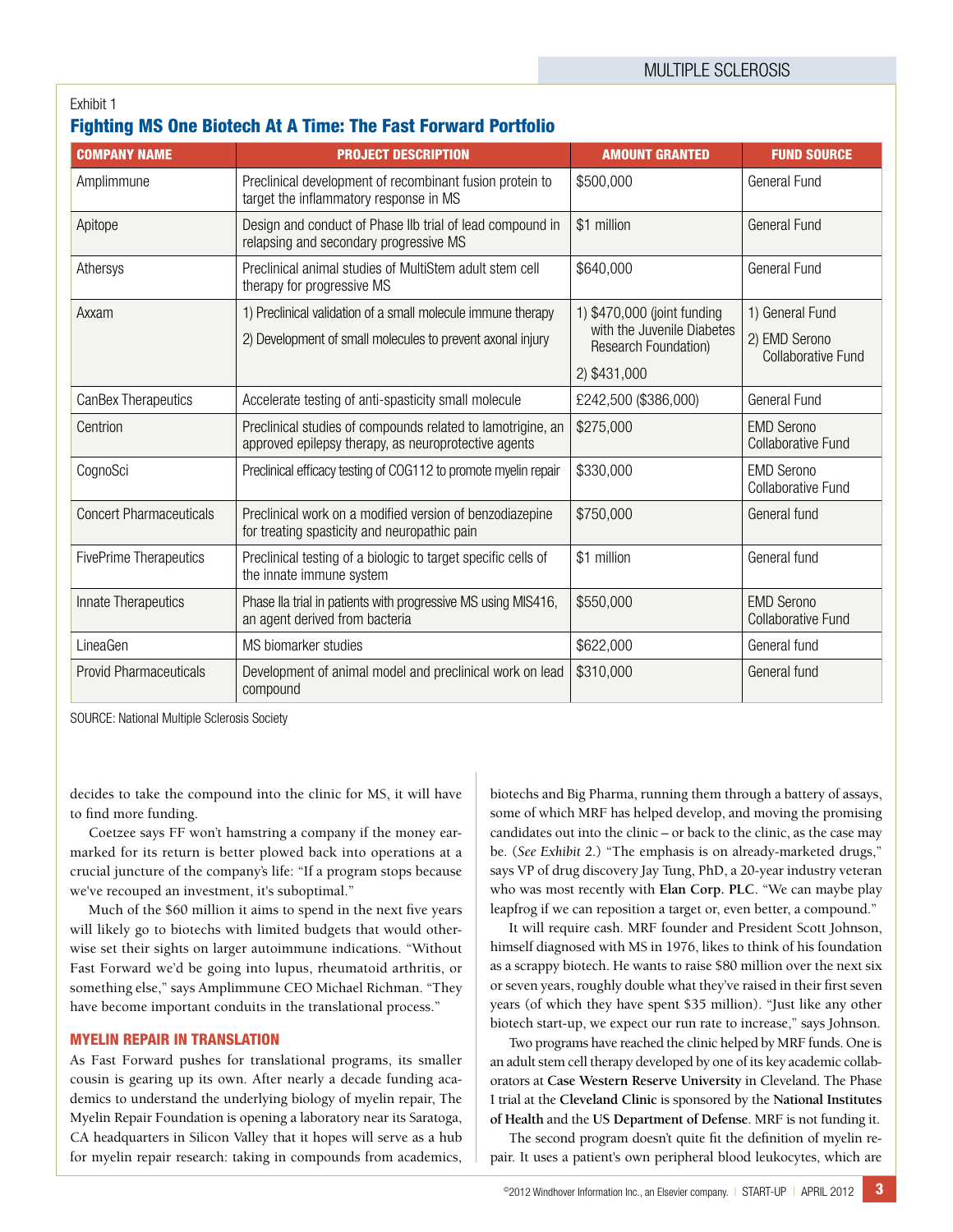#### Multiple Sclerosis

covalently bound to a "cocktail" of seven myelin peptide antigens, according to Stephen Miller, PhD, whose lab at **Northwestern University**'s **Feinberg School of Medicine** developed the platform and the MS-specific therapy. After intravenous administration, the antigencoupled leukocytes die and induce immune tolerance for the specific antigen – in this case, myelin. It's the same goal as the Apitope technology: retrain the immune system without a broad suppressive effect.

Because it has not shown ability to repopulate damaged myelin, however, MRF will not continue to fund the drug. (The program currently needs funding to progress to a Phase IIa trial.) Instead, the MRF wants to spin out the technology into a for-profit biotech and advance it, so that the antigens are covalently linked to biodegradable nanoparticles, not the patient's leukocytes, which is too costly and complex for widespread application, says Miller. Miller, who says a launch is likely in the next several months, will head the scientific advisory board and have an ownership stake. The unnamed company will also explore the technology in other autoimmune diseases. The idea is that, if the technology works to tolerize the immune system to myelin, perhaps it could do the same with other normal tissues that the immune system recognizes as antigens in other diseases. MRF owns 100% of the intellectual property.

The nascent start-up is an outlet for MRF-funded research that the foundation might otherwise walk away from because of its narrow mandate. But it also underlines the organization's establishment of the translational lab as a way to leapfrog the slow, uncertain years of basic science it has funded the past eight years. The discovery core of what MRF calls its Accelerated Research Collaboration (ARC) consists of four principal investigators (PIs) spread across the country. Northwestern's Miller is one; the others

#### Exhibit 2

#### Eight Years Of Myelin Repair Foundation Funding: A List Of Projects

| <b>PROJECT</b>                                                                                          | <b>DESCRIPTION</b>                                                                                                                                       |
|---------------------------------------------------------------------------------------------------------|----------------------------------------------------------------------------------------------------------------------------------------------------------|
| DTA (Diptheria Toxin subunit<br>A) mouse                                                                | A mouse model that rapidly demy-<br>elinates then gradually replenishes its<br>myelin in a 70-day cycle.                                                 |
| In-Vitro CNS Myelination<br>Assay                                                                       | An assay that uses myelinating cells<br>of the mammalian CNS and myelina-<br>tion targets to screen compounds for<br>potential to promote remyelination. |
| Autologous Mesenchymal<br>Stem Cell Transplantation<br>in MS                                            | Research at Case Western Reserve<br>University that has led to a current<br>Phase I trial at The Cleveland Clinic.                                       |
| Antigen-specific therapy<br>using peripheral blood leu-<br>kocytes bonded to myelin<br>peptide antigens | Completed Phase I at University of<br>Hamburg. Phase IIa at University<br>Hospital Zurich awaiting funding.                                              |

SOURCE: Myelin Repair Foundation

are Robert Miller, PhD, (no relation) at Case Western, Ben Barres, MD, PhD, of **Stanford University**, and Brian Popko, PhD, of the **University of Chicago**. Instead of working independently and applying for grants, as most foundations ask academics to do, each PI proposes experiments three times a year. They jointly write and four principal investigators (PIs) adjust a research plan on a similar schedule, with feedback from the MRF staff and scientific advisory board. The four main inves-